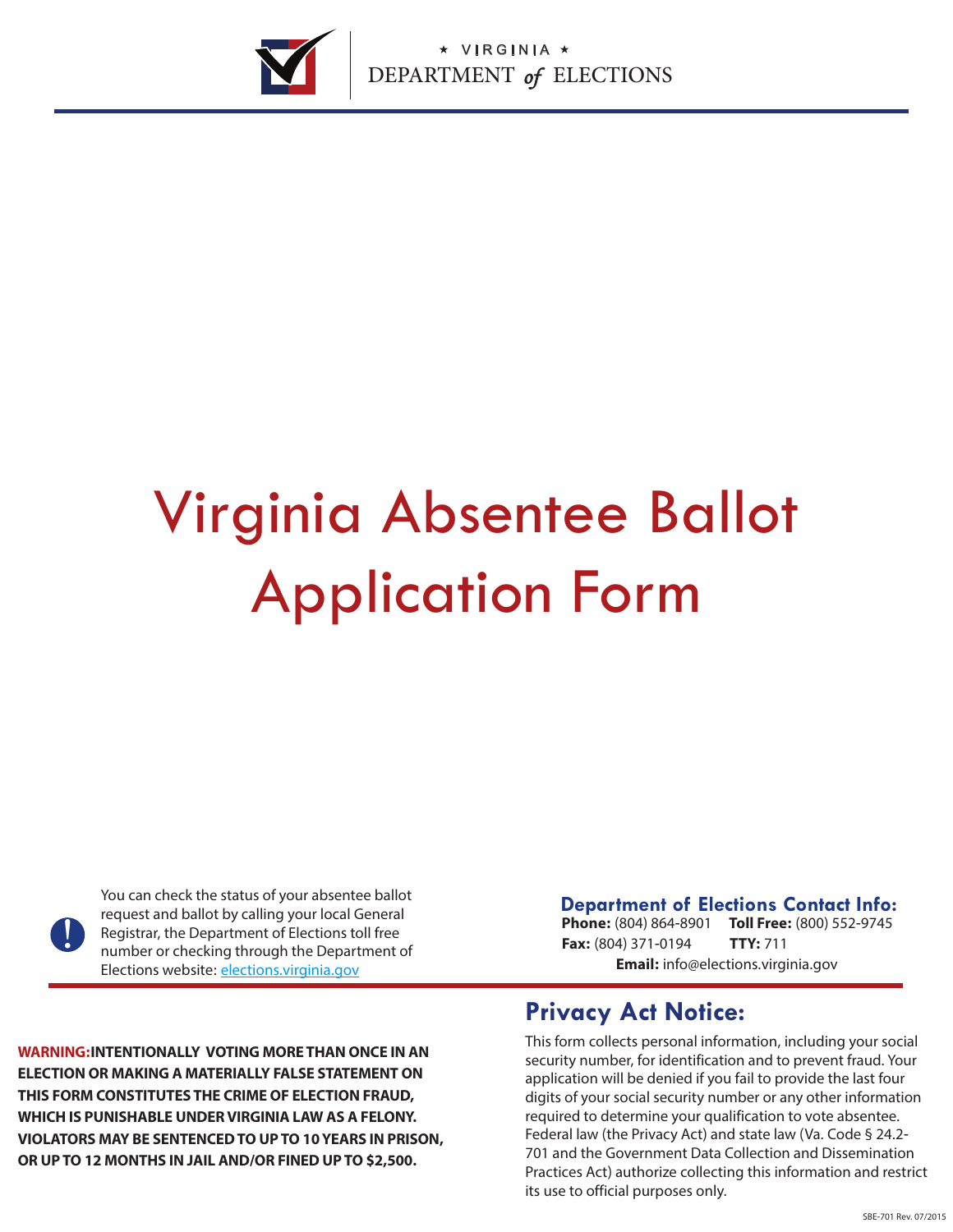8/4/2016

**Accomack County**<br>
PO Box 97<br>
Accomac, VA 23301-0097<br>
(757) 787 • 2935<br> **Albemarle County**<br>
PMB 404, 536 Pantops Center<br>
Charlottesville, VA 22911 (434) 972 • 4173 **Alexandria City** 132 North Royal St, Ste. 100 Alexandria, VA 22314-3246 (703) 746 • 4050 **Alleghany County**<br>
110 Rosedale Ave, Ste. D<br>
Covington, VA 24426-1294<br>
(540) 965 • 1690<br> **Amelia County**<br>
PO Box 481 Amelia, VA 23002-0481 (804) 561 • 3460 **Amherst County** PO Box 550 Amherst, VA 24521-0550 (434) 946 • 9315 **Appomattox County** PO Box 8 Appomattox, VA 24522-0008 (434) 352 • 5302 **Arlington County** 2100 Clarendon Blvd, Ste. 320 Arlington, VA 22201-5445 (703) 228 • 3456 **Augusta County**  PO Box 590 Verona, VA 24482-0590 (540) 245 • 5656 **Bath County** PO Box 157 Warm Springs, VA 24484-0157 (540) 839 • 7266 **Bedford County**<br>321 N Bridge St, Ste. 200<br>Bedford, VA 24523-1927<br>(540) 586 • 7649 **Bland County** PO Box 535 Bland, VA 24315-0535 (276) 688 • 4441 **Botetourt County** PO Box 62 Fincastle, VA 24090-0062 (540) 928 • 2120 **Bristol City** 300 Lee St, Ste. 101 Bristol, VA 24201-4327 (276) 645 • 7318 **Brunswick County**  100 Tobacco St, Rm. 103 Lawrenceville, VA 23868-1823 (434) 848 • 4414 **Buchanan County** PO Box 975 Grundy, VA 24614-0975 (276) 935 • 6534 **Buckingham County** PO Box 222 Buckingham, VA 23921-0222 (434) 969 • 4304 **Buena Vista City** 2039 Sycamore Ave Buena Vista, VA 24416-3133 (540) 261 • 8605 **Campbell County** PO Box 103 Rustburg, VA 24588-0103 (434) 332 • 9579 **Caroline County** PO Box 304 PO BOX 304<br>Bowling Green, VA 22427-0304<br>(804) 633 • 9083 (804) 633 - 9083<br> **Carroll County**<br>
Governmental Center<br>
605 Pine St, Ste. 3<br>
Hillswille, VA 24343-1404<br>
276) 730 - 3035<br> **Charles City County**<br>
PO Box 146<br>
PO Box 118<br>
PO Box 118 Charlotte CH, VA 23923-0118 (434) 542 • 5856 **Charlottesville City** PO Box 1219 Charlottesville, VA 22902-1219 (434) 970 • 3250 **Chesapeake City** 411 Cedar Rd Chesapeake, VA 23322-5566 (757) 277 • 9797

**Chesterfield County** PO Box 1690 Chesterfield, VA 23832-1690 (804) 748 • 1471 **Clarke County** 101 Chalmers Ct Berryville, VA 22611-1387 (540) 955 • 5168 **Colonial Heights City** PO Box 3401 Colonial Heights, VA 23834-9001 (804) 520 • 9277 **Covington City** 515 E. Pine St Covington, VA 24426-1534 (540) 965 • 6380 **Craig County** PO Box 8 New Castle, VA 24127-0008<br>
(540) 864 • 6190<br> **Culpeper County**<br>
151 North Main St, Ste. 301<br>
Culpeper, VA 22701<br>
(540) 825 • 0652<br> **Cumberland County**<br>
PO Box 125 Cumberland, VA 23040-0125 (804) 492 • 4504 **Danville City** 515 Main St Danville, VA 24541-1317 (434) 799 • 6560 **Dickenson County** PO Box 1306 Clintwood, VA 24228-1306 (276) 926 • 1620 **Dinwiddie County** PO Box 365 Dinwiddie, VA 23841-0365 (804) 469 • 4500 **Emporia City** PO Box 1092 Emporia, VA 23847-1092 (434) 634 • 9533 **Essex County** PO Box 1561 Tappahannock, VA 22560-1561 (804) 443 • 4611 **Fairfax County<br>PO Box 10161<br>Fairfax, VA 22038-8061<br>(703) 222 • 0776 Fairfax City**<br>Sisson House Sisson House<br>10455 Armstrong St<br>Fairfax, VA 22030-3640<br>(703) 385 • 7890<br>**Falls Church City**<br>300 Park Ave, Rm. 101E<br>Falls Church, VA 22046-3301<br>(703) 248 • 5085 **Fauquier County** 528 Waterloo St, Ste. 200 Warrenton, VA 20186-3011 (540) 422 • 8290 **Floyd County** 100 East Main St, Rm. 302 Floyd, VA 24091-2101 (540) 745 • 9350 **Fluvanna County**<br>PO Box 44 PO Box 44 Palmyra, VA 22963-0044 (434) 589 • 3593 **Franklin County** 1255 Franklin St, Ste. 106 Rocky Mount, VA 24151-1290 (540) 483 • 3025 **Franklin City** 100 S Main St Franklin, VA 23851-1606 (757) 562 • 8545 **Frederick County** 107 North Kent St, Ste. 102 Winchester, VA 22601-5039 (540) 665 - 5660<br>
Fredericksburg City<br>
Executive Plaza<br>
601 Caroline St, Ste. 500-A<br>
Fredericksburg, VA 22401<br>
640) 372 - 1030<br>
Galax City<br>
PO Box 1045<br>
Galax, VA 24333-1045<br>
(276) 236 - 7509<br>
Giles County<br>
Giles County<br> Gloucester, VA 23061-0208<br>
(804) 693 • 3659<br> **Goochland County**<br>
PO Box 1013<br>
Goochland, VA 23063-1013<br>
(804) 556 • 5803 **Grayson County** PO Box 449

Independence, VA 24348-0449 (276) 773 • 2842

PO Box 341 Stanardsville, VA 22973-0341 (434) 985 • 5213 **Greensville County** PO Box 1092 Emporia, VA 23847-1092 (434) 348 • 4228 **Halifax County** PO Box 400 Halifax, VA 24558-0400<br>(434) 476 - 3322 (434) 476 • 3322 **Hampton City** 1919 Commerce Dr, Ste. 280 Hampton, VA 23666 (757) 727 • 6218 **Hanover County** PO Box 419 Hanover, VA 23069-0419 (804) 365 • 6080 **Harrisonburg City** PO Box 20031 Harrisonburg, VA 22801-7531 (540) 432 • 7707 **Henrico County** PO Box 90775 Henrico, VA 23273-0775 (804) 501 • 4347 **Henry County<br>PO Box 7<br>Collinsville, VA 24078-0007<br>(276) 638 • 5108 Highland County** PO Box 386 Monterey, VA 24465-0386 (540) 468 • 2013 **Hopewell City** 245 E Broadway, Ste. 4 Hopewell, VA 23860-2845 (804) 541 • 2232 **Isle of Wight County** PO Box 77 Isle of Wight, VA 23397-0077 (757) 365 • 6230 **James City County<br>
PO Box 3567<br>
Williamsburg, VA 23187-3567<br>
(757) 253 • 6868<br><b>King & Queen County**<br> **PO Box 56** King & Queen CH, VA 23085- 0056 (804) 785 • 5980 **King George County** PO Box 1359 King George, VA 22485-1359 (540) 775 • 9186 **King William County** 180 Horse Landing RD, #1 King William, VA 23086-2705 (804) 769 • 4952 **Lancaster County** PO Box 159 Lancaster, VA 22503-0159 (804) 462 • 5277 **Lee County** PO Box 363 Jonesville, VA 24263-0363 (276) 346 • 7780 **Lexington City** PO Box 922 Lexington, VA 24450-0922 (540) 462 • 3706 **Loudoun County** 750 Miller Drive, SE, Ste. C Leesburg, VA 20175-8916 (703) 777 • 0380 **Louisa County** PO Box 220<br>
Louisa, VA 23093-0220<br>
(540) 967 • 3427<br> **Lunenburg County**<br>
160 Courthouse Sq<br>
Lunenburg, VA 23952-2223<br>
(434) 696 • 3071 **Lynchburg City** PO Box 10036 Lynchburg, VA 24501 (434) 477 • 5999 **Madison County** PO Box 267 Madison, VA 22727-0267 (540) 948 • 6533 **Manassas City** 9025 Center St Manassas, VA 20110-5403<br>(703) 257 • 8230<br>**Manassas Park City**<br>City Hall. 1 Park Center Ct<br>Manassas Park, VA 20111-5270<br>Manassas Park, VA 20111-5270<br>(703) 335 • 8806 **Martinsville City** PO Box 1323 Martinsville, VA 24114-1323 (276) 403 • 5122 **Mathews County** PO Box 328 Mathews, VA 23109-0328 (804) 725 • 3200

**Greene County**

**Mecklenburg County** PO Box 436 Boydton, VA 23917-0436 (434) 738 • 6191 **Middlesex County** PO Box 358 Saluda, VA 23149-0358<br>(804) 758 • 4420 (804) 758 • 4420 **Montgomery County** 755 Roanoke St, Ste. 1F Christiansburg, VA 24073-3169 (540) 382 • 5741 **Nelson County** PO Box 292<br>
Lovingston, VA 22949-0292<br>
(434) 263 • 4068<br> **New Kent County**<br>
PO Box 128<br>
New Kent, VA 23124-0128<br>
New Kent, VA 23124-0128<br>
(804) 966 • 9699 **Newport News City**<br>
2400 Washington Ave<br>
Newport News, VA 23607-4301<br>
(757) 926 • 8683<br> **Norfolk City**<br>
PO Box 1531<br>
Norfolk, VA 23501-1531<br>
(757) 664 • 4353 **Northampton County** PO Box 510 Eastville, VA 23347-0510 (757) 678 • 0480 **Northumberland County** PO Box 84 Heathsville, VA 22473-0084 (804) 580 • 4655 **Norton City** PO Box 225 Norton, VA 24273-0225 (276) 679 • 1162 **Nottoway County** PO Box 24 Nottoway, VA 23955-0024 (434) 645 • 8148 **Orange County<br>146 Madison Rd, Ste. 204<br>Orange, VA 22960-1410<br>540) 672 • 5262 Page County** 103 South Court St, Ste. D Luray, VA 22835-1262 (540) 743 • 3986 **Patrick County<br>PO Box 635<br>Stuart, VA 24171-0635<br>(276) 694 <b>•** 7206 **Petersburg City** PO Box 1031 Petersburg, VA 23804-1031 (804) 733 • 8071 **Pittsylvania County** 110 Old Chatham Elementary Ln<br>
Chatham, VA 24531-3392<br> **Poquoson City**<br>
500 City Hall Ave<br>
Poquoson, VA 23662-1996<br>
(757) 868 • 3070<br> **Portsmouth City**<br>
801 Crawford St,1st Fl<br>
801 Crawford St,1st Fl<br>
Portsmouth, VA 23704-(757) 393 • 8644 **Powhatan County** 3910 Old Buckingham Rd, Ste. E Powhatan, VA 23139-5757 (804) 598 • 5604 **Prince Edward County** PO Box J Farmville, VA 23901-0269 (434) 392 • 4767 **Prince George County** PO Box 34 Prince George, VA 23875-0034 (804) 722 • 8748 **Prince William County** 9250 Lee Ave, Ste. 1 Manassas, VA 20110-5554 (703) 792 • 6470 **Pulaski County**<br>
87 Commerce St<br>
Pulaski, VA 24301-5619<br>
(540) 980 • 2111<br> **Radford City**<br>
619 2nd St, Rm 143<br>
Radford, VA 24141-1456<br>
(540) 731 • 3639 **Rappahannock County**<br>
PO Box 236<br>
Washington, VA 22747-0236<br> **Richmond County**<br>
PO Box 1000 Warsaw, VA 22572-1000 (804) 333 • 4772 **Richmond City** PO Box 61037 Richmond, VA 23261-1037 (804) 646 • 5950

**Roanoke County** PO Box 20884

Roanoke, VA 24018-0089 (540) 772 • 7500 **Roanoke City** PO Box 1095 Roanoke, VA 24005-1095<br>(540) 853 - 2281 (540) 853 • 2281 **Rockbridge County** 150 S. Main St Lexington, VA 24450-2359 (540) 463 • 7203 **Rockingham County** 20 E. Gay St Harrisonburg, VA 22802-4108 (540) 564 • 3055 **Russell County** PO Box 383 Lebanon, VA 24266-0383 (276) 889 • 8006 **Salem City** PO Box 203 Salem, VA 24153-0203 (540) 375 • 3034 **Scott County** PO Box 1892 Gate City, VA 24251-4892 (276) 386 • 3843 **Shenandoah County**<br>600 N. Main St, Ste. 103<br>Woodstock, VA 22664-1855<br>(540) 459 • 6195 **Smyth County** 121 Bagley Cir, Ste. 422 Marion, VA 24354-3140 (276) 706 • 8331 **Southampton County** PO Box 666 Courtland, VA 23837-0666 (757) 653 • 9280 **Spotsylvania County** PO Box 133 Spotsylvania, VA 22553-0133 (540) 507 • 7380 **Stafford County** PO Box 301 Stafford, VA 22555-0301 (540) 658 • 4000 **Staunton City** PO Box 58 Staunton, VA 24402-0058 (540) 332 • 3840 **Suffolk City** PO Box 1966 Suffolk, VA 23439-1966 (757) 514 • 7750 **Surry County** PO Box 264 Surry, VA 23883-0264 (757) 294 • 5213 **Sussex County** PO Box 1302 Sussex, VA 23884-0302 (434) 246 • 1047 **Tazewell County** PO Box 201 Tazewell, VA 24651-0201 (276) 385 • 1305 **Virginia Beach City** PO Box 6247 Virginia Beach, VA 23456-0247 (757) 385 • 8683 **Warren County** 220 North Commerce Ave, Ste. 700 Front Royal, VA 22630-4204 (540) 635 • 4327 **Washington County** PO Box 37 Abingdon, VA 24212-0037 (276) 676 • 6227 **Waynesboro City** 250 S. Wayne Ave, Ste. 205 Waynesboro, VA 22980-4625 (540) 942 • 6620 **Westmoreland County** PO Box 354 Montross, VA 22520-0354 (804) 493 • 8898 **Williamsburg City** PO Box 3538 Williamsburg, VA 23187-3538 (757) 220 • 6157 **Winchester City** 107 N. East Lane Winchester, VA 22601-5047 (540) 545 • 7910 Wise **County** PO Box 309<br>
Wise, VA 24293-0309<br>
276) 328 • 8331<br> **Wythe County**<br>
245 South Fourth St, Ste. 101<br>
Wytheville, VA 24382-2548<br>
276) 223 • 6038<br> **York County** PO Box 451 Yorktown, VA 23690-0451 (757) 890 • 3440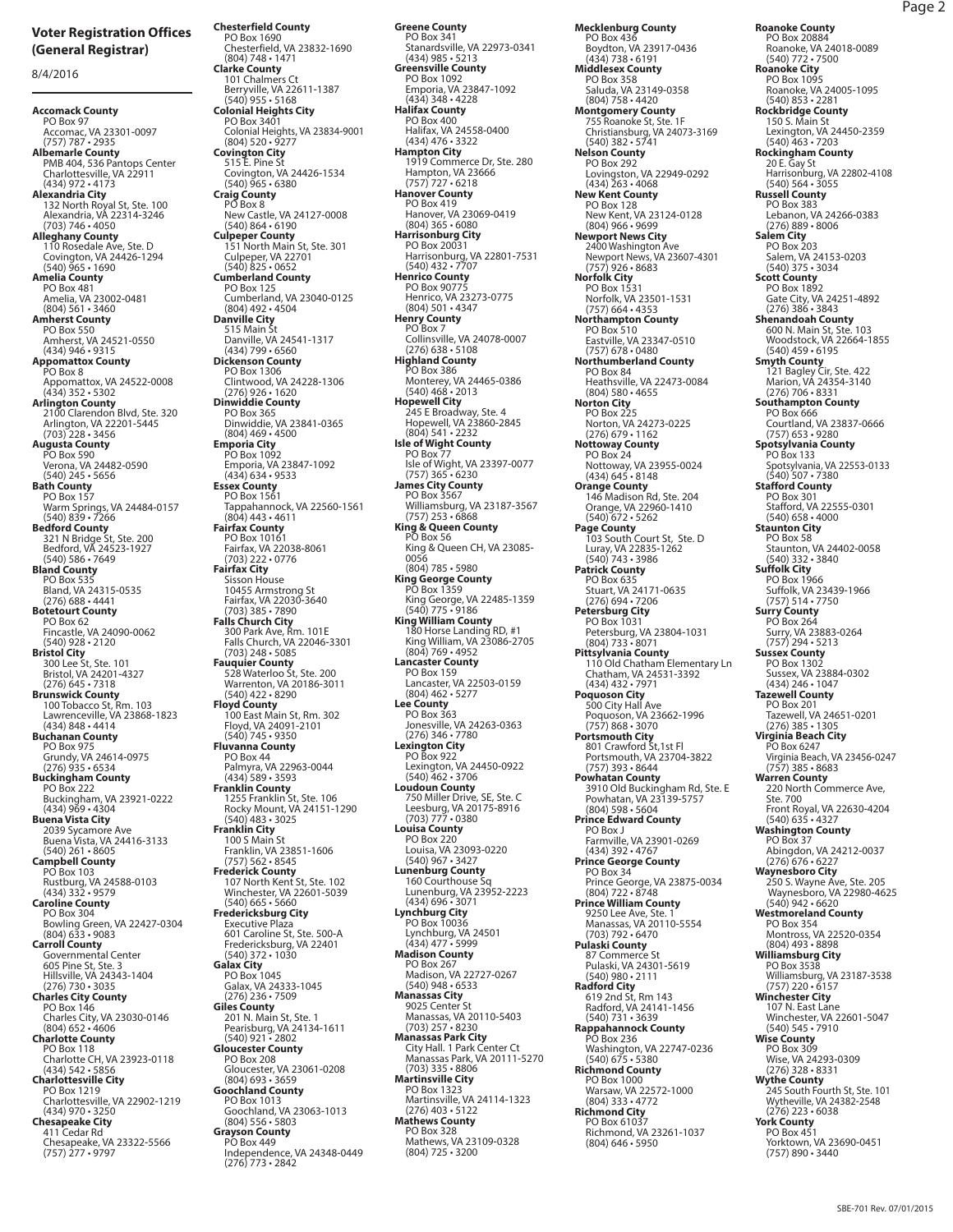! **Upon completion of the form, return this page only to the address on page 2 for the city/county where you are applying.**

### **Virginia Absentee Ballot Application Form**

|                                                                      | Unless otherwise indicated, all items on this form are required. Please print clearly. Instructions on page 4. |                                                                                                                                                                            |                                                                                                                                                                                                                                                                                         |                                          |  |
|----------------------------------------------------------------------|----------------------------------------------------------------------------------------------------------------|----------------------------------------------------------------------------------------------------------------------------------------------------------------------------|-----------------------------------------------------------------------------------------------------------------------------------------------------------------------------------------------------------------------------------------------------------------------------------------|------------------------------------------|--|
| <b>Your Name</b><br>& SSN                                            | Last Name                                                                                                      |                                                                                                                                                                            | <b>First Name</b><br>Social Security #                                                                                                                                                                                                                                                  |                                          |  |
|                                                                      | Middle Name                                                                                                    | Suffix                                                                                                                                                                     | (Last 4 digits required)                                                                                                                                                                                                                                                                |                                          |  |
| <b>Election</b>                                                      | I am applying to vote in:                                                                                      | $\Box$ General or Special Election                                                                                                                                         | $\Box$ Democratic Primary                                                                                                                                                                                                                                                               | $\Box$ Republican Primary                |  |
|                                                                      | Date of Election                                                                                               | I am registered to vote in the<br>$\Box$ County $\Box$ City of                                                                                                             |                                                                                                                                                                                                                                                                                         |                                          |  |
| <b>Reason for</b>                                                    | Instructions on reason<br>codes are on page 4                                                                  | $\boldsymbol{\pi}$                                                                                                                                                         | Your application will be denied if a qualifying reason and<br>required information are not provided.                                                                                                                                                                                    |                                          |  |
| <b>Absentee Ballot</b>                                               | 3<br>Reason Code                                                                                               | Supporting Info<br>(if required)                                                                                                                                           |                                                                                                                                                                                                                                                                                         |                                          |  |
| <b>More Info</b><br>(Optional)                                       | <b>Birth Year</b><br>Email/Fax                                                                                 | Telephone                                                                                                                                                                  |                                                                                                                                                                                                                                                                                         |                                          |  |
| <b>Residence</b>                                                     | <b>Address</b>                                                                                                 |                                                                                                                                                                            | APT/Suite #                                                                                                                                                                                                                                                                             |                                          |  |
| <b>Address</b><br>(If rural address/homeless)<br>describe residence) | City                                                                                                           |                                                                                                                                                                            | Zip Code<br>State<br>VA                                                                                                                                                                                                                                                                 |                                          |  |
| <b>Delivery of</b>                                                   | I would like my ballot delivered to:                                                                           | Residence Address (Provided in Part #5)<br>$\Box$ Email (6A-6D Only) (Provide in Part #4)                                                                                  | Mailing Address (Provide below)<br>$\Box$ Fax (6A-6D only) (Provide in Part #4)                                                                                                                                                                                                         |                                          |  |
| <b>Ballot</b>                                                        | $\bullet$<br><b>Address</b>                                                                                    |                                                                                                                                                                            | APT/Suite #                                                                                                                                                                                                                                                                             |                                          |  |
| (See instructions)                                                   | City                                                                                                           | State/Country                                                                                                                                                              | Zip Code                                                                                                                                                                                                                                                                                |                                          |  |
| <b>Change of</b><br><b>Name/Address</b><br>(If changing registration | Former Full Name<br><b>Former Address</b>                                                                      | Date Moved                                                                                                                                                                 |                                                                                                                                                                                                                                                                                         |                                          |  |
| name/address)<br><b>Assistance</b><br><b>To Vote</b>                 | 8                                                                                                              | I will need assistance in completing my ballot due to a disability, blindness, or inability to read or write. If checked,<br>assistance form will be provided with ballot. |                                                                                                                                                                                                                                                                                         |                                          |  |
| <b>Assistant's</b>                                                   | <b>Provide Information of Assistant</b><br><b>Full Name</b>                                                    |                                                                                                                                                                            | I swear/affirm, under felony penalty for making willfully false material statements, that the information I have provided on<br>this form is true and I have written on the Applicant's signature line in part #10 "Applicant Unable to Sign."                                          |                                          |  |
| Statement/<br><b>Info</b>                                            | $\bullet$<br>Address                                                                                           |                                                                                                                                                                            | APT/Suite #                                                                                                                                                                                                                                                                             |                                          |  |
| (If applicant is unable to<br>sign due to disability)                | City                                                                                                           | <b>State</b>                                                                                                                                                               | Zip Code                                                                                                                                                                                                                                                                                |                                          |  |
|                                                                      | Signature                                                                                                      |                                                                                                                                                                            |                                                                                                                                                                                                                                                                                         |                                          |  |
| <b>Applicant</b><br><b>Signature</b>                                 | 10<br>to which this application relates.<br><b>Signature</b> (or mark if unable to sign)                       |                                                                                                                                                                            | I swear/affirm, under felony penalty for making willfully false material statements, that (1) the information I have provided<br>on this form is true, and (2) I am not requesting a ballot or voting in any other jurisdiction in the U.S., except the jurisdiction<br>Today's<br>Date |                                          |  |
|                                                                      |                                                                                                                | <b>Office Use Only</b>                                                                                                                                                     |                                                                                                                                                                                                                                                                                         |                                          |  |
| Precinct                                                             | District/Senate/House                                                                                          |                                                                                                                                                                            | Application #<br>$\Box$ Yes                                                                                                                                                                                                                                                             | <b>Application Accepted</b><br>$\Box$ No |  |
| Date Received<br>Method Received                                     | M                                                                                                              | Received By                                                                                                                                                                | <b>Reason Not Accepted</b>                                                                                                                                                                                                                                                              |                                          |  |
| Ballot Sent By □ Mail                                                | $\Box$ In Person<br>$\Box$ By Mail<br>$\Box$ By Fax<br>$\square$ Email<br>$\Box$ Fax                           | $\Box$ Email<br>$\Box$ Other<br>$\Box$ In Person On Machine $\Box$ Yes                                                                                                     | $\Box$ No                                                                                                                                                                                                                                                                               |                                          |  |